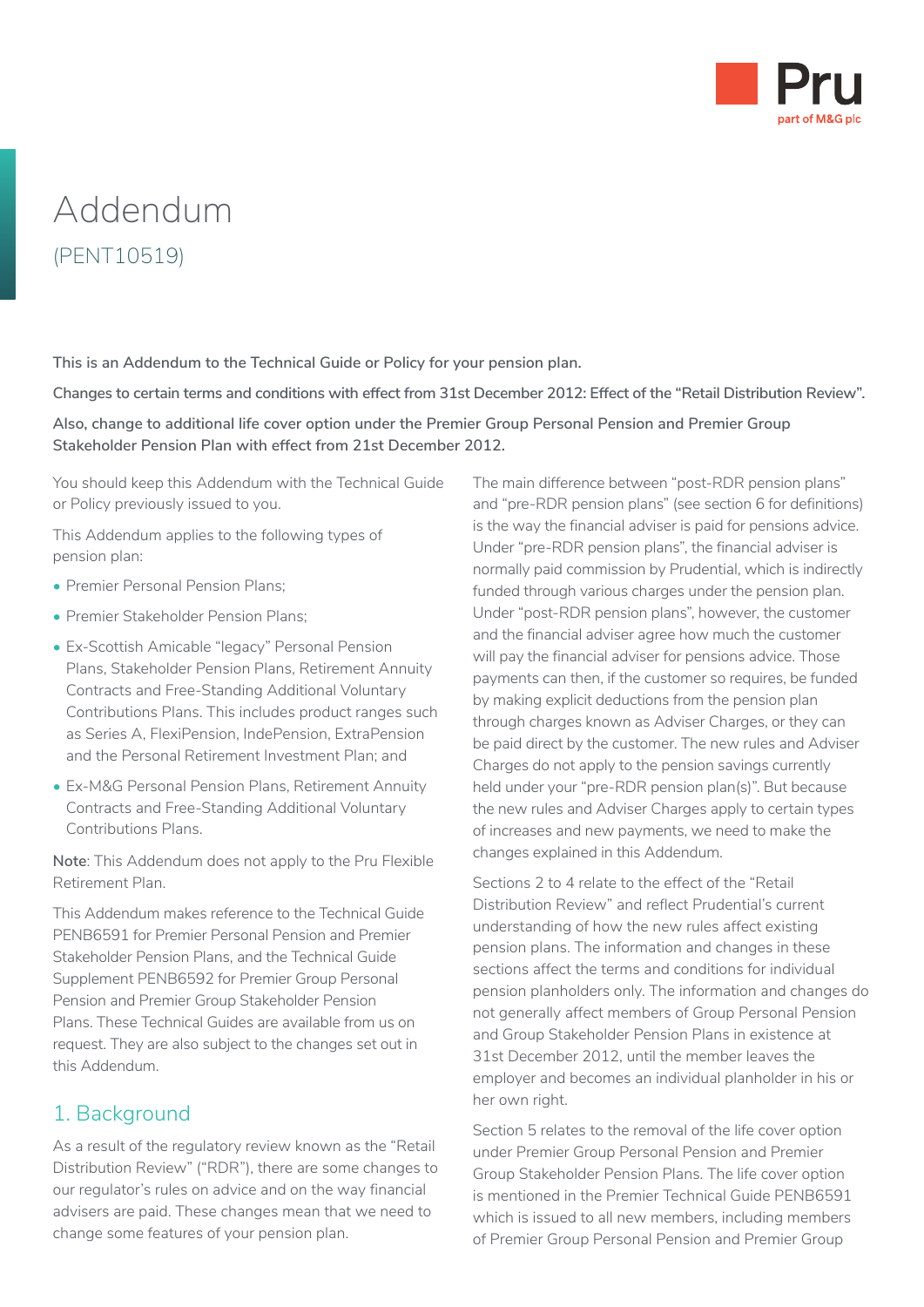Stakeholder Pension Plans, and is covered in detail in the Premier Technical Guide Supplement PENB6592. Prudential has decided to remove the life cover option for new members as a result of a ruling by the European Court of Justice that insurance companies can no longer price products differently for men and women. This ruling and the removal of the life cover option for new members applies from 21st December 2012.

## 2. New single payments, transfers-in and increases to regular contributions

The details set out in this section apply to individual pension planholders and to members of Group Personal Pension and Group Stakeholder Pension Plans who become individual planholders, having left the employer who sponsored the grouped arrangements.

As a result of the "Retail Distribution Review", we have to treat any new payments in a way which conforms to the new rules on advice and adviser charging. This may mean that we have to accept new payments on a different basis from the basis that applies under your existing pension plan. Depending on the type of pension plan, the payments may still be accepted under the same pension product, but on different terms, or they may need to be invested under a different pension product.

If you want to pay new single payments, a transfer-in, or increase regular payments, you should seek advice from your financial adviser.

If you make new payments into a Prudential pension product, the new payments will be treated as a new "post-RDR pension plan".Where a new payment is allowed into a pension plan, the new payments will be subject to the terms and conditions set out in the existing Technical Guide or Policy for that pension plan including any Addenda (such as this one) that we may issue and/or publish on our website.

# 3. Changes to regular contributions rate – temporary reductions and contribution holidays

The details set out in this section apply to individual pension planholders and to members of Group Personal Pension and Group Stakeholder Pension Plans who become individual planholders, having left the employer who sponsored the grouped arrangements.

Under the terms of your Technical Guide or Policy, you may be able to reduce or stop paying regular contributions on a temporary basis.

Under some pension plans, temporary reductions or contribution holidays can either be for a definite preagreed period, or for an indefinite period. Under other

pension plans, temporary reductions or contribution holidays may be permitted only for a definite pre-agreed period.

The changes set out below came into effect on 31st December 2012 and affect:

- only pension plans which have this feature;
- temporary reductions or contribution holidays; and
- indefinite temporary reductions and indefinite contribution holidays.

## **(a) Temporary reductions and contribution holidays in place before 31st December 2012**

With effect from 31st December 2012:

- If a temporary reduction to regular contributions for an indefinite period is already in place, you will not be able to resume payments above the reduced level under that same pension plan.
- If a contribution holiday for an indefinite period is already in place, you will not be able to resume payments under that same pension plan.

This does not apply where the temporary reduction or contribution holiday is for a definite pre-agreed period. Where a temporary reduction or contribution holiday was pre-agreed and in place before 31st December 2012 for a definite period, regular payments will resume at the previous level on the agreed date, even if this falls on or after 31st December 2012.

The resumed regular payments will remain subject to the terms and conditions set out in the Technical Guide or Policy for your pension plan, subject to the changes (for example, regarding further increases and automatic indexation) set out in this Addendum.

### **(b) Temporary reductions and contribution holidays started on or after 31st December 2012** (i) Pre-RDR pension plans

With effect from 31st December 2012:

- If you reduce regular contributions to a pension plan which is a "pre – RDR pension plan", you will not be able to resume payments above the reduced level under that same pension plan.
- If you stop regular contributions to a pension plan which is a "pre-RDR pension plan", you will not be able to resume payments under that same pension plan.

## (ii) Post-RDR pension plans

With effect from 31st December 2012, any regular contribution top-up plans\* which are "post-RDR pension plans" will not allow temporary reductions and contribution holidays. Once reduced or stopped, it will not be possible to resume payments above the reduced level under that same pension plan. If you require this product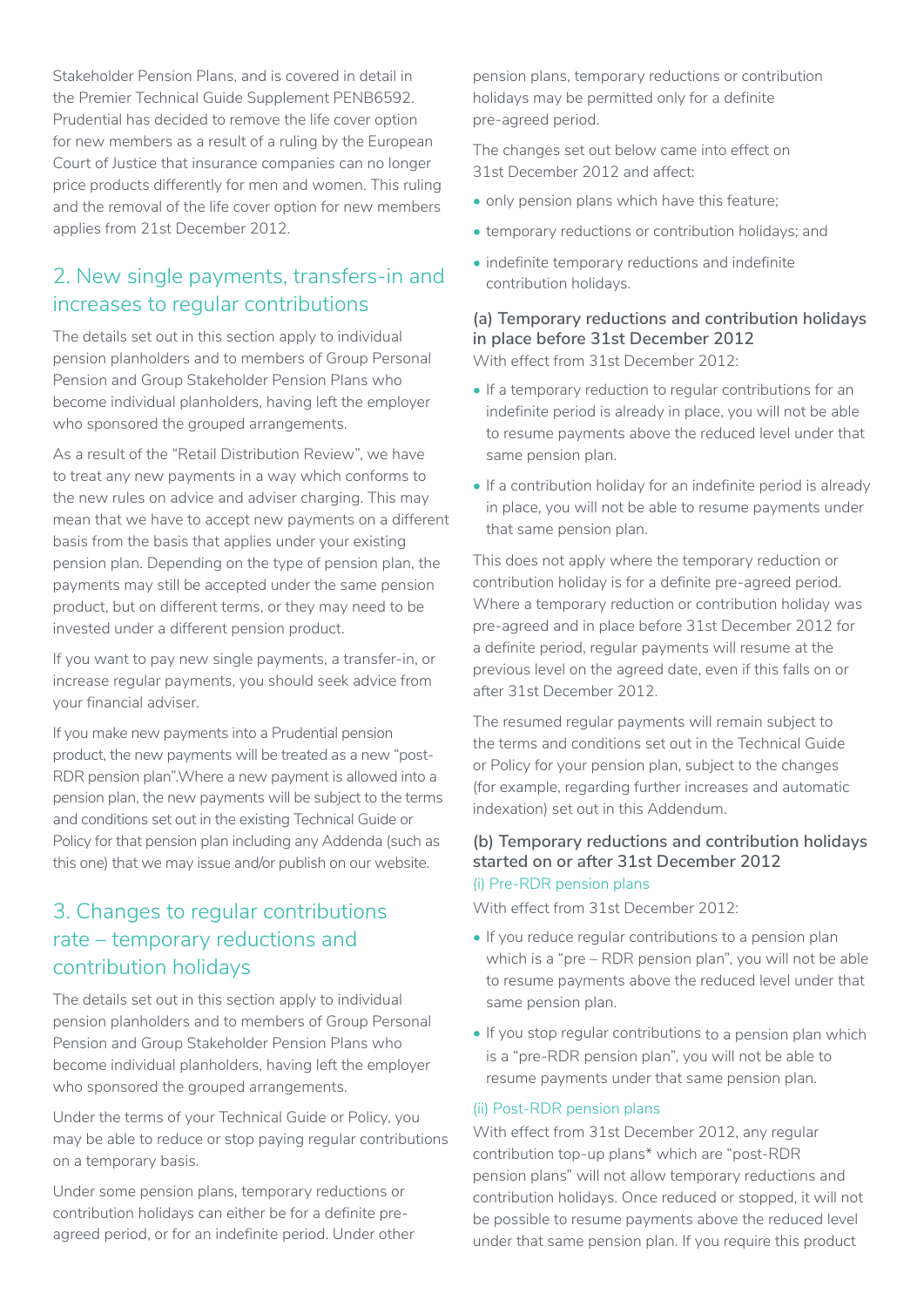feature, you will need to pay regular contribution top-ups into a Pru Flexible Retirement Plan – Personal Pension Option, subject to the terms and conditions set out in the Technical Guide FRPT10363.

• other than the Pru Flexible Retirement Plan – Personal Pension Option

#### **(c) Resuming regular payments**

If you wish to resume regular payments after a temporary reduction or a contribution holiday, you will need to complete a new application form and pay the resumed amount as a regular contribution top-up into a new pension contract which complies with the new rules on advice and adviser charging.

The Pru Flexible Retirement Plan – Personal Pension Option, has been updated to allow Adviser Charges to be deducted from the pension plan. There may also be some options to pay regular contribution top-ups under other Prudential pension products in a way which is compatible with the new rules on adviser charging. If you want to resume regular payments, you should seek advice from your financial adviser.

If you resume payments by making a regular contribution top-up into a Prudential pension product, the payments will be treated as a new "post-RDR pension plan". If they are invested in the Pru Flexible Retirement Plan – Personal Pension Option, they will be subject to the terms and conditions set out in the Technical Guide FRPT10363. Where we allow you to resume payments by making a top-up into another pension plan, the payments will be subject to the terms and conditions set out in the existing Technical Guide or Policy for that pension plan including any Addenda (such as this one) that we may issue and/or publish on our website.

**Note**: As set out in section 3(a), this does not apply where the temporary reduction or contribution holiday is for a definite pre-agreed period which was agreed before 31st December 2012.

## 4. Regular contributions – automatic indexation

The details set out in this section apply to individual pension planholders and to members of Group Personal Pension and Group Stakeholder Pension Plans who become individual planholders, having left the employer who sponsored the grouped arrangements.

Under the terms of your Technical Guide or Policy, you may be able to select for regular contributions to your pension plan to be set up with automatic indexation.

The changes set out below came into effect on 31st December 2012 and only affect pension plans which have this feature.

Depending on the terms of your pension plan, automatic indexation may be for a fixed percentage or it may be linked to an earnings index, or there may be a choice of these two indexation types. In the case of fixed percentage indexation, there may be a choice of percentages, or automatic indexation may be limited to one single percentage basis.

With effect from 31st December 2012, in respect of any regular contribution pension plan which is a "pre-RDR pension plan" or a "post-RDR pension plan" (see section 6):

- You will not be able to add automatic indexation, if it has not already been selected.
- You will not be able to resume automatic indexation if it has already been stopped, or if you stop it in the future. You should note that automatic indexation is stopped and removed from your pension plan if you refuse an automatic increase on any occasion.
- In the case where the terms of your pension plan allow a choice of either fixed percentage increases or increases linked to an earnings index and you have already selected automatic indexation, you cannot change from fixed percentage increases to increases linked to an earnings index (or vice versa).
- In the case where the terms of your pension plan allow a choice of more than one fixed percentage rate and you have already selected automatic indexation with fixed percentage increases, you will not be able to increase the percentage rate. You will, however, be able to reduce the percentage rate providing your regular contributions are not already indexed at the lowest rate available; but once reduced, you will not be able to increase back to the previous percentage rate.

If you already have automatic indexation at 31st December 2012 (and have not stopped it), the programmed increases will continue under that same pension plan at the existing level unless and until you request to reduce or remove automatic indexation, and will not be subject to the new post-RDR rules.

If you wish to add automatic indexation for the first time, or wish to resume automatic indexation, on or after 31st December 2012, you can do so through setting up a new Pru Flexible Retirement Plan – Personal Pension Option, or, if appropriate, through setting up a Premier Pension Plan. The same applies if you wish to change the indexation basis on a "pre-RDR pension plan", as described above. In any of these cases where a new pension plan is set up, regular contributions to the existing pension plan will stop. The new pension plan will need to be for the full amount of your existing regular contributions, plus the amount of any proposed indexation at that time.